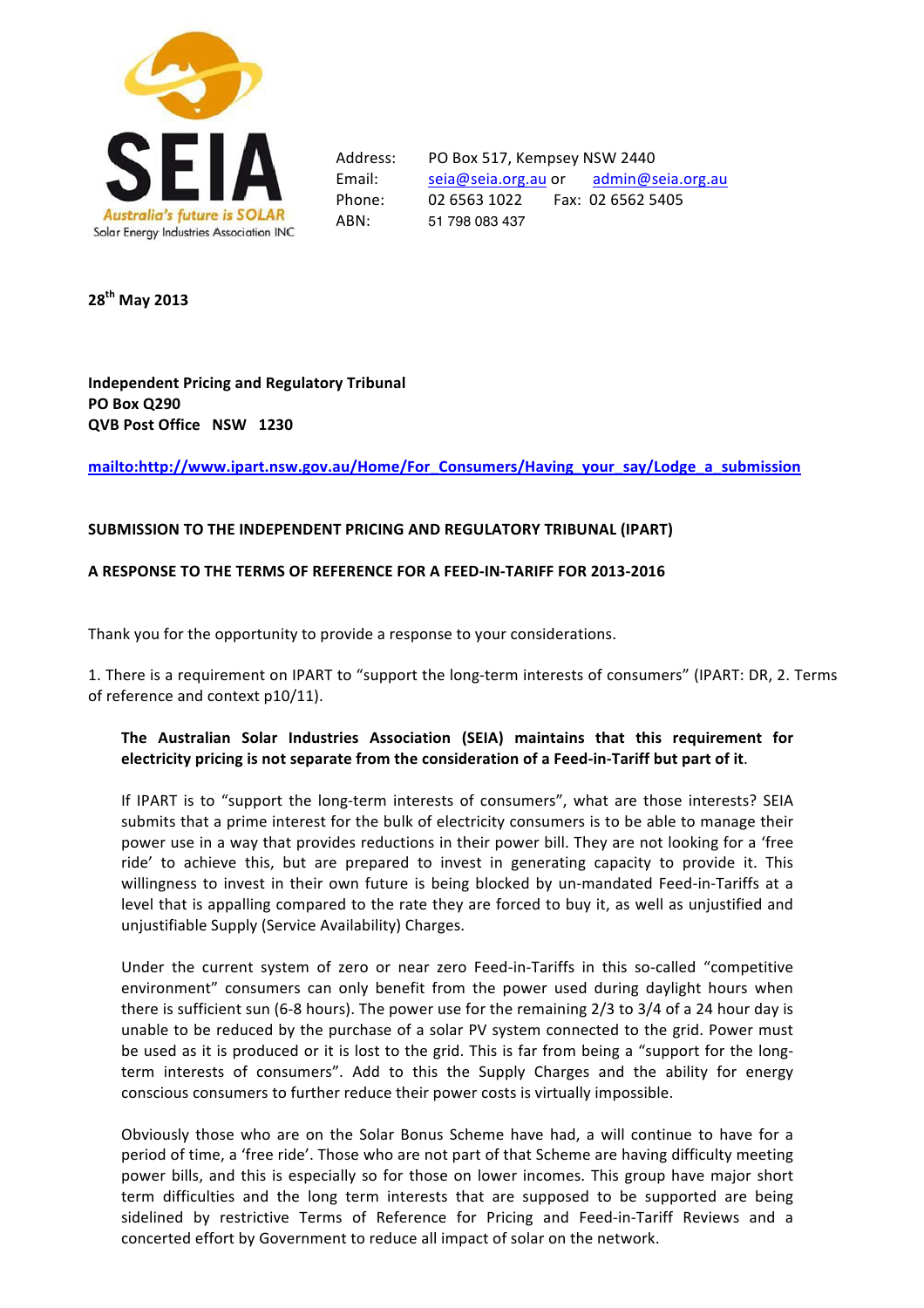A more pro-active approach would be to follow the example of many other western industrialized nations who understand where our future lies and are restructuring networks and generating facilities to meet that future. Instead we have a 'head in the sand' approach, clinging onto business models that are doomed to failure and penalising energy consumers along the

2. There is a requirement on IPART to "facilitate competition in the retail electricity market" (IPART: DR, 2. Terms of reference and context p10/11).

way, rather than "supporting their long-term interests".

Competition is an honoured concept which SEIA supports, but if the Government chooses to provide a 'gravy train' for retailers, by providing them the opportunity to obtain power from many properties for next to nothing and sell it for full price to their neighbours, there is no incentive for competition. The retailers all want to retain the *status quo*.

Currently the retailers are offering discounts to small power users of 10-15% simply to switch and are offering over 40% for large energy users and chains. This level of discounting flies in the face of the view that there is a squeeze on the retailers. IPART sets prices that accord with stated energy costs and required margins and yet there is sufficient slack in this pricing structure for this level of discounting to occur.

If retailers are operating on a 10-12% margin as shown in IPART's reports, how are they able to offer such generous discounts to customers? Some are paying a lot so others can pay far less.

The reality is that small energy users paying excessive Supply Charges and non-discounted power costs (especially those paying 15% more in regional areas) are providing the 'base load' for retailer incomes and allowing them to negotiate the 'sweet deals' with the larger users. This is an inequitable situation and doesn't "support the long-term interests of consumers". The very people who should be given the opportunity to provide for themselves by investing in energy saving or producing equipment, are carrying the load.

The Australian Solar Industries Association (SEIA) contends that if there are sufficient anomalies in the pricing structure recommended by IPART and set by the Government to provide this level of discount, there is also sufficient capacity within the structure to provide a reasonable and realistic Feed-in-Tariff for electricity consumers. This should be a mandated **Tariff.**

3. Setting a Feed-in-Tariff (FiT). Once again we are dealing with the stated aim of IPART's considerations to "support the long-term interests of consumers" and to "facilitate competition in the retail electricity market". In addition, there should be " no resulting increase in electricity prices". SEIA supports those aims.

However, the overriding determinant is that the same restrictive Terms of Reference used for the previous assessment be applied. From this SEIA must assume that Minister Hartcher wishes to provide a public face of fairness in the regulatory process whilst at the same time ensuring that the outcome is hobbled in respect of a future for consumers and ensuring business as usual for the electricity industry.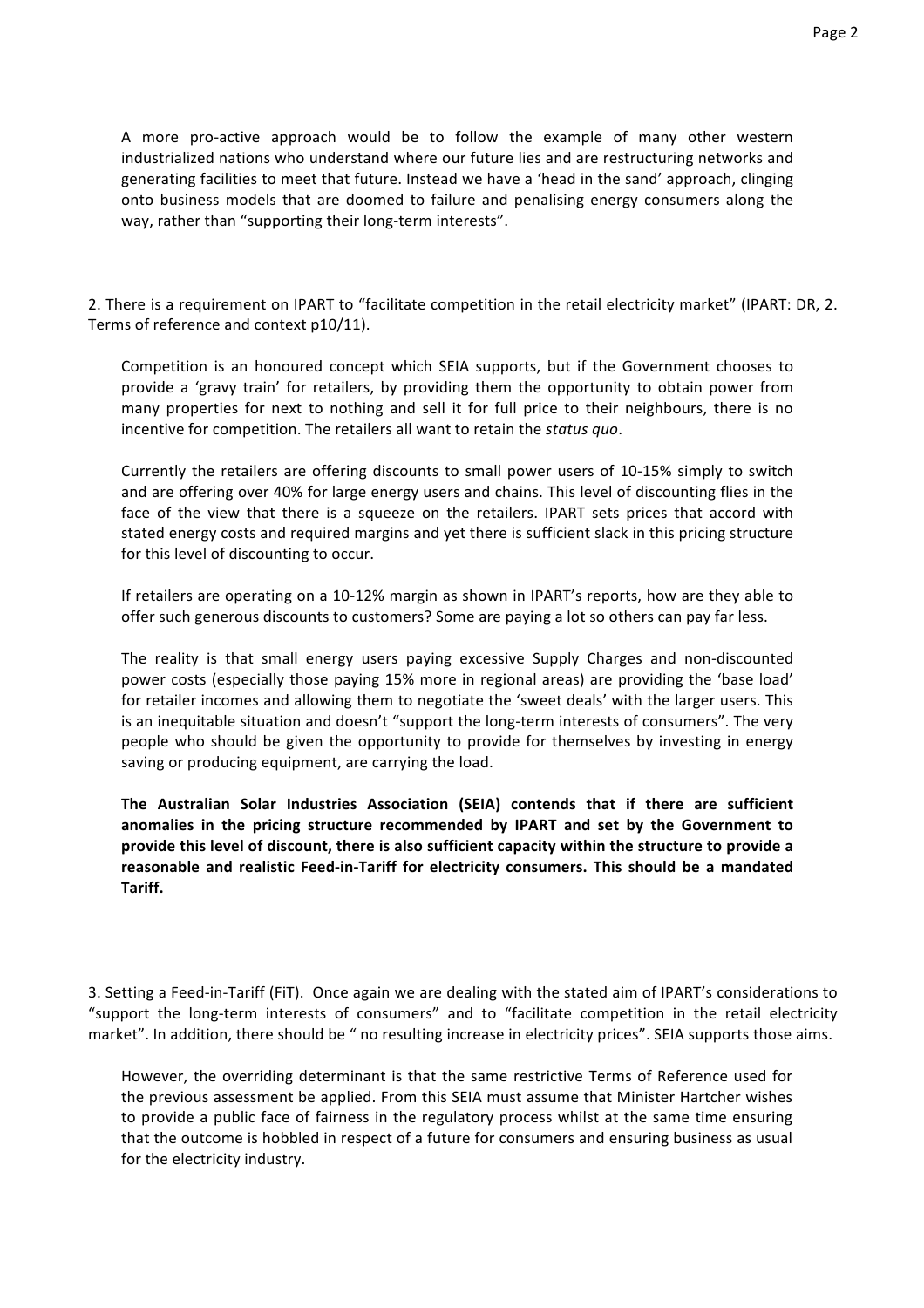It is obvious that the current arrangement of no mandated FiT and leaving it up to the energy retailers to provide rates in a competitive environment has been a failure. It is hard to avoid the impression that the retailers together have ensured a non-competitive environment in order to all benefit from the large amount of residential solar generated power that has been exported to the grid for next to nothing and sold at full price to neighbouring properties.

There are three main benefits for the electricity industry arising from this: avoidance of capital investment, reduced network costs and excessive margins for energy retailers, especially at shoulder and afternoon peak times.

Obviously, in setting a mandated minimum FiT, the cost of provision of poles and wires for electricity supply needs to be met, but the charges relating to network costs are currently passed on as though the power was coming from a distant power station instead of a neighbour and this is inequitable. A mandated minimum FiT should be provided and should reflect this.

The nett purchase price of power is typically 90% of the retail price providing a 10% margin to the energy retailer (IPART: Draft report 2013, graph p15). It is appropriate that the FiT should reflect that margin. An additional percentage should be calculated for the use of the network based on the short distances between generation and use, i.e. network costs. These in combination should provide the FiT that is realistic and equitable for consumers, retailers and generator alike.

Distribution costs now constitute around 52% of the overall cost of power (IPART Draft report 2013, graph p15), an increase from 28% in 2008 (IPART report 2012). This increase has been largely due to the provisions for upgrading of the networks based on projected increase in power requirements and preparing for asset sale (privatisation). The reality is that network demands are decreasing, and have been for the last 4 years, and with the increased penetration of distributed energy into the network and energy efficiency measures, the upgrading requirements will be further reduced.

This ongoing reduction in network requirements should be to the advantage of DNSPs due to reduced need for further capitalisation. It appears from the Draft Report on electricity pricing (p18) that it is recognised that these network increases were partially unjustified in hindsight but the proposal is to hold them and hold the rate at which they increase for the next 6 years in line with inflation.

# SEIA ask that the network charges allowed under the 2010 pricing be reduced in light of the changes to electricity demand rather than retained.

Therefore we believe that any FIT that is set should reflect a revision downwards of the network component for residential and small commercial customers with solar PV connected as they are in effect assisting the network rather than detracting from it's capacity to deliver power cost effectively.

Under previous FiT schemes now closed to consumers, there was an opportunity for consumers to create income from solar PV systems at the expense of the energy retailer and all other consumers. SEIA does not see this as appropriate or equitable, and whilst the intention was to stimulate the solar industry it has created long term problems for all. SEIA does not wish to have a FiT that continues this situation

Our proposal is that any income from residential and small commercial solar systems, typically <100kW, should not exceed the bill for that billing period. This will ensure that systems are sized to cover power use rather than to create an income stream. If the Supply Charges are fully justified then this cap would exclude the Supply Charges and be capped at the energy costs. If However, the Supply Charges remain unjustified and unjustifiable as they presently are, then the cap should include the total bill including the Supply Charges.